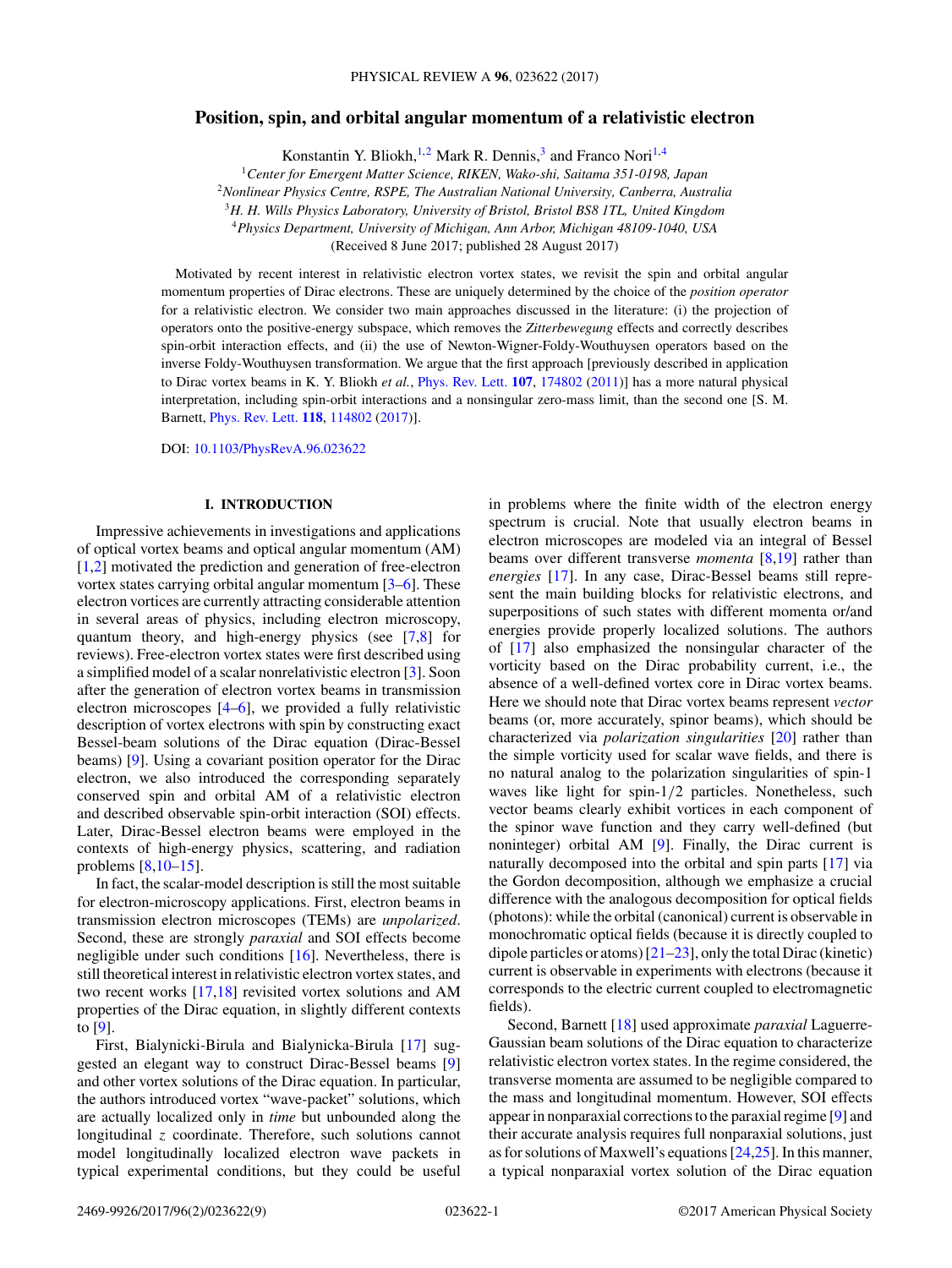<span id="page-1-0"></span>with vortex charge  $\ell$  in the main component (surviving in the paraxial limit) acquires extra components with vortices of charge  $\ell + 2s_z$ , where  $s_z = \pm 1/2$  corresponds to the two states of the longitudinal projection of the rest-frame spin of the electron  $[8-12,26,27]$ . However, only one of these components is present in [\[18\]](#page-7-0) and, furthermore, calculations of the expectation value of the operator  $(\mathbf{r} \times \boldsymbol{\alpha})_z$  (where  $\boldsymbol{\alpha}$  is the usual matrix operator characterizing the Dirac probability current) yielded  $\ell/E$  (where  $E$  is the electron energy). However, this quantity describes the *z* component of the *magnetic moment* of the electron [\[28,29\]](#page-7-0), and in the paraxial regime in [\[9\]](#page-7-0) it was found to be  $(\ell + 2\langle s_z \rangle)/E$ , where  $\langle s_z \rangle$  is the expectation value of the longitudinal spin component. This latter expression correctly incorporates the expected *g* factor of 2 for the electron spin.

Most importantly, alternative separately conserved spin and orbital AM operators were suggested in Ref. [\[18\]](#page-7-0), which do not exhibit any signature of SOI and yield expectation values that are different from those obtained in Ref. [\[9\]](#page-7-0). The nontrivial differences between these treatments, and particularly the two apparently conflicting descriptions of the spin and orbital AM of the Dirac electron in Refs. [\[9\]](#page-7-0) and [\[18\]](#page-7-0), motivated the present study. Here we show that the choice of the spin and orbital AM operators for the Dirac electron is uniquely determined by the choice of the *position operator* for a relativistic electron. This is a longstanding problem analyzed in detail in a number of earlier works [\[30–42\]](#page-7-0), starting with the seminal paper [\[30\]](#page-7-0) by Pryce in 1948. It is not surprising that the position operator is not completely straightforward in relativistic quantum mechanics: as position does not commute with the Dirac Hamiltonian, its action mixes positive- and negative-energy Fourier components of the Dirac equation, giving rise to *Zitterbewegung*. In short, there are two main approaches, each of which was used in [\[9\]](#page-7-0) and [\[18\]](#page-7-0), respectively:

(i) The operators under discussion, including position, spin, and orbital AM, are *projected* onto the direct sum of positive-energy (electron) and negative-energy (positron) subspaces. This does not change observable expectation values for pure electron states, but "corrects" the time evolution of observables by removing *Zitterbewegung* effects [\[33–38\]](#page-7-0). Such an approach results in the Berry-phase formalism commonly used for the description of various SOI phenomena for both relativistic spinning particles, including photons, and quasiparticles in solids [\[24,25,39–41,43–](#page-7-0)[45\]](#page-8-0).

(ii) Alternative operators are obtained via the *Newton-Wigner-Foldy-Wouthuysen* (NWFW) approach, which is based on the inverse Foldy-Wouthusen (FW) transformation of the canonical operators [\[31,32,34–37,42\]](#page-7-0). The Dirac Hamiltonian is diagonal in the FW representation, and so it might seem natural to define the position and other operators to have canonical forms in this representation, giving rise to the NWFW operators introduced in [\[31,32\]](#page-7-0). It is worth noting, however, that the FW representation is problematic in full quantum electrodynamics, where the electromagnetic field is minimally coupled to the electron characteristics in the standard (Dirac) representation.

In this work, we present an overview of various position and AM operators in different representations, emphasizing their properties, physical meaning, and observable manifestations. We argue that the NWFW approach has drawbacks compared to the "projection" formalism. Namely, it changes the observable expectation values of the quantities and also has a singular massless limit  $m \to 0$ , i.e., it cannot be used for massless particles (e.g., photons). We show that this approach is essentially related to the *rest-frame* characteristics of the electron and therefore lacks the observable relativistic SOI phenomena. Throughout the paper, our treatment is based on the first-quantized (wave) approach to the Dirac equation.

### **II. BASIC EQUATIONS**

We work with the standard representation of the Dirac equation in units with  $\hbar = c = 1$ :

$$
i\frac{\partial \psi}{\partial t} = H\psi, \quad H = \mathbf{\alpha} \cdot \mathbf{p} + \beta m,\tag{1}
$$

where  $\psi(\mathbf{r},t)$  is the bispinor wave function, *H* is the Dirac Hamiltonian, and

$$
\boldsymbol{\alpha} = \begin{pmatrix} 0 & \boldsymbol{\sigma} \\ \boldsymbol{\sigma} & 0 \end{pmatrix}, \quad \boldsymbol{\beta} = \begin{pmatrix} 1 & 0 \\ 0 & -1 \end{pmatrix}
$$

are the  $4 \times 4$  Dirac matrices [\[37](#page-7-0)[,46\]](#page-8-0). The four-component Dirac wave function implies four independent bispinor "polarizations," which correspond to two spin states with *positive* energy (describing electrons) and two spin states with *negative* energy (corresponding to positrons in the first-quantization approach we use).

The positive-energy (electron) plane-wave solutions of Eq. (1) are  $\psi_{\mathbf{p}}^e = W(\mathbf{p}) \exp(i\mathbf{p} \cdot \mathbf{r} - iEt)$ , with the bispinor

$$
W = \frac{1}{\sqrt{2E}} \left( \frac{\sqrt{E+m}}{\sqrt{E-m}} \frac{w}{\mathbf{p}} \frac{w}{w} \right). \tag{2}
$$

Here,  $E = \sqrt{m^2 + p^2} > 0$ ,  $\sigma$  is the three-vector of Pauli matrices,  $\bar{\mathbf{p}} = \mathbf{p}/p$  is the unit vector along the momentum direction, and  $w = (a, b)^T$  is the two-component polarization spinor,  $w^{\dagger}w = 1$ , describing the spin state of the electron [\[37,](#page-7-0)[46\]](#page-8-0). The fact that the bispinor (2) has nonzero lower components for  $\mathbf{p} \neq 0$  means that the standard representation is not diagonal with respect to the electron and positron subspaces, and describing pure *electron* properties requires some care.

The positive- and negative-energy subspaces can be separated in the momentum representation using the unitary Foldy-Wouthuysen (FW) transformation which diagonalizes the Dirac Hamiltonian [\[32,37](#page-7-0)[,46\]](#page-8-0):

$$
\psi_{\text{FW}} = U_{\text{FW}}(\mathbf{p})\psi, \quad H_{\text{FW}} = U_{\text{FW}} H U_{\text{FW}}^{\dagger} = \beta E,
$$
  
\n
$$
U_{\text{FW}} = \frac{E + m + \beta \alpha \cdot \mathbf{p}}{\sqrt{2E(E + m)}}.
$$
\n(3)

The bispinor (2) of the electron (positive-energy) plane wave has only upper components in this representation:  $W_{\text{FW}} \propto$  $(w,0)^T$ . Although the FW transformation is momentumdependent and hence is *nonlocal* in real space, it is often convenient for the analysis of operators and calculations of their expectation values.

We focus on the angular momentum (AM) properties of a relativistic electron. The total AM operator **J** is well defined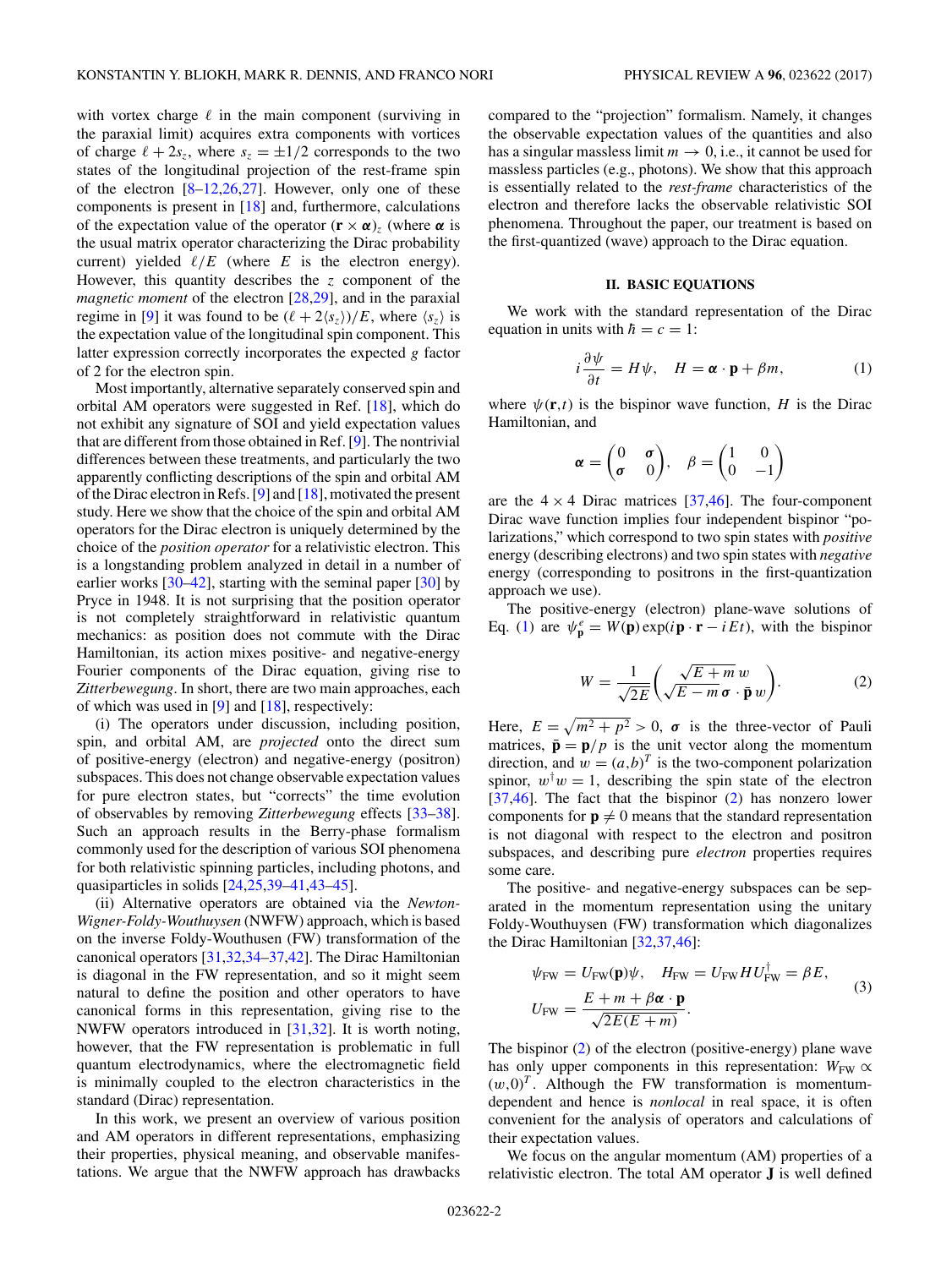<span id="page-2-0"></span>for the Dirac equation,

$$
\mathbf{J} = \mathbf{r} \times \mathbf{p} + \mathbf{S} \equiv \mathbf{L} + \mathbf{S}, \quad \mathbf{S} = \frac{1}{2} \begin{pmatrix} \sigma & 0 \\ 0 & \sigma \end{pmatrix}, \tag{4}
$$

where **L** and **S** are canonical operators of the orbital and spin AM. It is well known that the total AM **J** commutes with the Hamiltonian and thus is conserved, while **L** and **S** do not [\[37](#page-7-0)[,46\]](#page-8-0):

$$
[H, \mathbf{J}] = 0, \quad [H, \mathbf{L}] \neq 0, \quad [H, \mathbf{S}] \neq 0. \tag{5}
$$

This has led to considerable discussion and various suggestions on how to describe the spin and orbital AM of the Dirac electron.

As first realized by Pryce [\[30\]](#page-7-0), since the operators **J** and **p** are uniquely defined and conserved for the free-space Dirac equation, the spin-orbital separation is intimately related to the choice of the *position operator*. Indeed, choosing some position operator  $\tilde{\mathbf{r}}$  determines the corresponding orbital AM  $\tilde{\mathbf{L}} = \tilde{\mathbf{r}} \times \mathbf{p}$  and spin  $\tilde{\mathbf{S}} = \mathbf{J} - \tilde{\mathbf{L}}$ . Most significantly, the canonical position operator **r** is somewhat problematic for relativistic electrons as it corresponds to the velocity

$$
\frac{d\mathbf{r}}{dt} = i[H, \mathbf{r}] = \boldsymbol{\alpha}.\tag{6}
$$

This velocity operator has eigenvalues  $\pm 1$  and is in sharp contrast to the equation of motion of a *classical* relativistic electron:  $d\mathbf{r}/dt = \mathbf{p}/E$ . This discrepancy is interpreted as *Zitterbewegung* oscillations produced by the interference in mixed electron-positron solutions [\[37\]](#page-7-0). At the same time, the expectation value  $\langle \mathbf{r} \rangle$  for a *pure electron* (positive-energy) wave function  $\psi^e(\mathbf{r},t)$  is meaningful and does obey the proper equation of motion:  $d\langle \mathbf{r} \rangle / dt = \langle \mathbf{p} H^{-1} \rangle$  [\[37\]](#page-7-0). Similarly, the commutators (5) are nonzero due to *Zitterbewegung* effects [\[37\]](#page-7-0), whereas the expectation values  $\langle S \rangle$  and  $\langle L \rangle$  for an electron wave function are meaningful observable quantities.

### **III. SPIN-ORBIT INTERACTION**

Relativistic wave equations (including the Dirac and Maxwell equations) have inherent spin-orbit interaction (SOI) properties. In the Dirac equation, the SOI appears *not* because of nonzero commutators (5) (i.e., not due to *Zitterbewegung*) since SOI is clearly manifest in the *expectation values* of observable quantities for pure electron states. Below we show a few important examples.

(i) Consider the expectation value of the canonical spin operator **S**, given by Eq. (4), for an electron plane-wave state [\(2\)](#page-1-0). For a motionless electron,  $\mathbf{p} = 0$ , and the bispinor *W* has only the two upper components, given by the spinor *w*, which describes the *nonrelativistic* (in other words, rest-frame) electron spin:  $\langle S \rangle = W^{\dagger} S W = w^{\dagger} \sigma w/2 \equiv \langle s \rangle$ . In particular,  $w^+ = (1,0)^T$  and  $w^- = (0,1)^T$  correspond to  $\langle s_z \rangle = \pm 1/2$ , respectively. For a *relativistic* electron with  $p \neq 0$ , the expectation value of the spin becomes

$$
\langle \mathbf{S} \rangle = \frac{m}{E} \langle \mathbf{s} \rangle + \frac{(\mathbf{p} \cdot \langle \mathbf{s} \rangle) \mathbf{p}}{E(E+m)}.
$$
 (7)

Up to the additional  $m/E$  factor in the first summand, this equation coincides with a Lorentz boost of the spatial components of the four-vector  $(0, \langle s \rangle)$  from the electron

rest frame to the laboratory frame [\[46\]](#page-8-0). Thus, the expectation value of the relativistic electron spin is *momentumdependent*, which signals the SOI caused by relativistic transformations of the dynamical properties of the electron. This effect grows in significance in the ultrarelativistic (or massless) limit, when the momentum is large compared to the mass.

(ii) Only momentum and spin can be determined for a single plane wave. Calculating other characteristics requires structured Dirac-electron solutions, such as *electron vortex beams* [\[3–8\]](#page-7-0). A monochromatic beam with welldefined energy  $E > 0$ , propagating along the *z* axis, can be constructed as a Fourier superposition of multiple plane waves with momenta **p** distributed around the propagation direction,

$$
\psi(\mathbf{r},t) \propto \int d^2 \mathbf{p}_{\perp} W(\mathbf{p}) f(\mathbf{p}_{\perp}) e^{i\mathbf{p}\cdot\mathbf{r}-iEt}.
$$
 (8)

Here,  $\mathbf{p}_{\perp} = (p_x, p_y)$  are the transverse momentum components describing deflections of the plane waves from the *z* axis, while *f* (**p**⊥) is a scalar function describing Fourier amplitudes of the plane-wave components. For the simplest case of Bessel beams, the momenta are distributed on a circle in **p** space (lying on the appropriate mass shell),

$$
f_{\kappa,\ell}(\mathbf{p}_{\perp}) \propto \delta(p_{\perp} - \kappa)e^{i\ell\phi},\tag{9}
$$

where  $(p_\perp, \phi)$  are polar coordinates in the **p**<sub>⊥</sub> plane, *κ* determines the aperture angle  $\theta_0$  of the beam (sin  $\theta_0 =$  $\frac{\kappa}{p}$  < 1), and  $\ell$  is the integer azimuthal quantum number (vortex charge) of the beam. Although Bessel beams are not properly localized (square integrable) with respect to the radial coordinate, they are very convenient for mathematical analysis. If radial localization is crucial, one can consider some appropriate Hankel integral of Bessel beams over *κ*,  $\int_{k_1}^{k_2} d\kappa$ , while keeping the energy fixed (for  $\kappa_1 \ll \kappa_2$ , this corresponds to the physical electron vortex beams generated in transmission electron microscopes [\[8,19\]](#page-7-0)).

The polarization (spin) state of the beam  $(8)$  is specified by setting the spinor  $w(\mathbf{p})$  for each plane wave in the spectrum. Assuming uniform polarization for all plane waves, i.e., *w* independent of **p**, our earlier calculations [\[9\]](#page-7-0) showed that the expectation value of spin and orbital AM in such electron vortex states becomes

$$
\langle S_z \rangle = (1 - \Delta) \langle s_z \rangle, \quad \langle L_z \rangle = \ell + \Delta \langle s_z \rangle, \tag{10}
$$

where  $\Delta = (1 - m/E) \sin^2 \theta_0$  is the SOI parameter involving the beam aperture angle  $\theta_0$ . Equations (10) describe the SOI effect known as "spin-to-orbital AM conversion," which is well studied for nonparaxial light beams, both theoretically and experimentally [\[24,25,](#page-7-0)[47–50\]](#page-8-0). This shows that the orbital AM (and other observable orbital characteristics [\[9,24,25\]](#page-7-0)) of relativistic particles become *spin-dependent*. Note that the expectation value  $\langle S_z \rangle$  in Eq. (10) follows from the plane-wave equation (7) after the substitutions  $\langle \mathbf{s} \rangle = \langle s_z \rangle \bar{\mathbf{z}}$ and  $\mathbf{p} \cdot \bar{\mathbf{z}} = p \cos \theta_0$ , where  $\bar{\mathbf{z}}$  is the unit vector along the *z* axis. We also note that the SOI vanishes in the paraxial limit  $\theta_0 \rightarrow 0$ .

(iii) Finally, the expectation value of the *position operator*, -**r**, can also reveal SOI effects [\[24,25,33,35,36,39–41,43](#page-7-0)[–45\]](#page-8-0). First, the spin-Hall effect, well studied for electrons and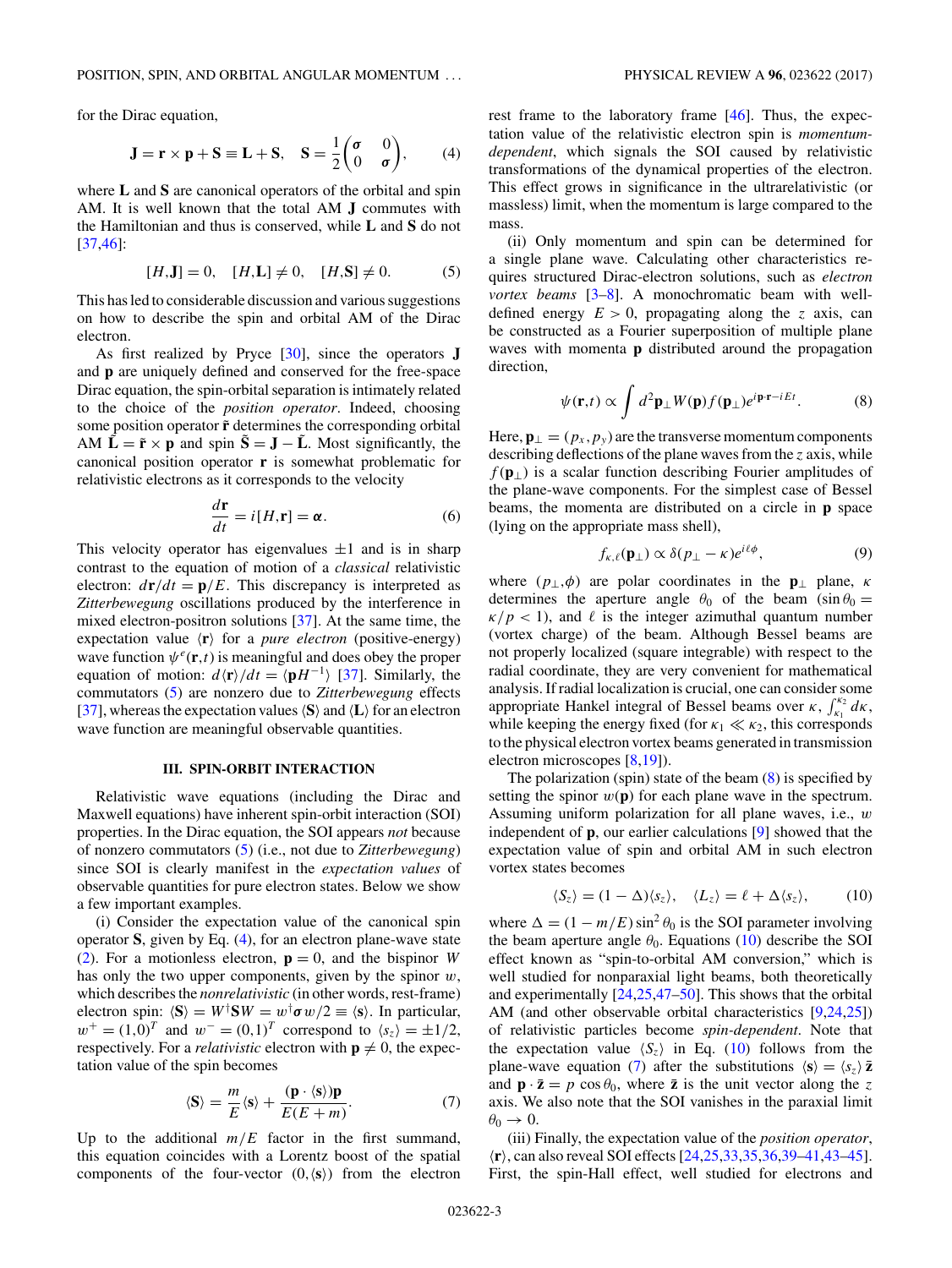<span id="page-3-0"></span>photons in external potentials, appears as a semiclassical spindependent correction in the equation of motion for  $d\langle \mathbf{r} \rangle / dt$ [\[25,39–41,43](#page-7-0)[–45,51–53\]](#page-8-0). Second, we explicitly calculate the expectation value  $\langle \mathbf{r}_{\perp} \rangle$  for the transverse coordinates in the electron vortex beam. Obviously,  $\langle \mathbf{r}_{\perp} \rangle = 0$  for any cylindrically symmetric probability density distribution. For the same beam in a reference frame moving perpendicular to the beam axis with a relativistic velocity  $\mathbf{v} \perp \bar{\mathbf{z}}$ , the beam centroid drifts back as −**v***t* , where primes denote quantities in the moving reference frame. Importantly, relativistic transformations of the angular-momentum tensor also require the centroid of the electron carrying intrinsic AM to be shifted in the direction orthogonal to both **v** and  $\bar{z}$  [\[54,55\]](#page-8-0). As a result, the expectation value of the electron coordinate in the moving frame becomes [\[54–57\]](#page-8-0)

$$
\langle \mathbf{r}'_{\perp} \rangle = -\mathbf{v}t' - \frac{\mathbf{v} \times \langle \mathbf{J} \rangle}{2E},\tag{11}
$$

where  $\langle \mathbf{J} \rangle = (\ell + \langle s_z \rangle) \bar{\mathbf{z}}$  for the vortex beams considered above. This AM-dependent transverse shift induced by the transverse Lorentz boost can be called the *relativistic Hall effect* [\[55\]](#page-8-0) and it is closely related to the phenomena of Thomas precession, SOI, and AM conservation [\[54\]](#page-8-0).

## **IV. PROJECTED AND NEWTON-WIGNER-FOLDY-WOUTHUYSEN OPERATORS**

Having meaningful expectation values, one might wish to construct more meaningful position, spin, and orbital AM operators, free of *Zitterbewegung* effects. As mentioned above, there are two main ways of doing this.

#### **A. Projected operators**

The most natural way to provide electron position, spin, and orbital AM operators is to *project* these onto positiveand negative-energy subspaces, eliminating the cross terms corresponding to the electron-positron transitions. This idea was first suggested by Schrödinger and can be written as [\[36–38\]](#page-7-0)

$$
\mathcal{R} = \Pi^+ \mathbf{r} \Pi^+ + \Pi^- \mathbf{r} \Pi^-, \tag{12}
$$

where

$$
\Pi^{\pm} = \frac{1}{2} U_{\text{FW}}^{\dagger} (1 \pm \beta) U_{\text{FW}} = \frac{1}{2} \left( 1 \pm \frac{m}{E} \beta \right) \pm \frac{\alpha \cdot p}{2E}
$$

are the projectors onto the corresponding subspaces, and only the "+" subspace contributes to the expectation values for pureelectron states. Equation (12) yields the following projected position operator in the standard and FW representations [\[9,36–41,43](#page-7-0)[–45\]](#page-8-0):

$$
\mathcal{R} = \mathbf{r} + \frac{\mathbf{p} \times \mathbf{S}}{E^2} + i \frac{m\beta \alpha}{2E^2}, \quad \mathcal{R}_{\text{FW}} = \mathbf{r} + \frac{\mathbf{p} \times \mathbf{S}}{E(E+m)}.
$$
 (13)

The same projection procedure (12) can be applied to other operators. While it does not affect **p** and **J**, the modified orbital and spin AM operators become

$$
\mathcal{L} = \mathcal{R} \times \mathbf{p}, \quad \mathcal{S} = \mathbf{J} - \mathcal{L}.
$$
 (14)

Explicitly, the projected spin operator is [\[9,37,38,42\]](#page-7-0)

$$
\mathcal{S} = \frac{m^2}{E^2} \mathbf{S} + \frac{(\mathbf{p} \cdot \mathbf{S}) \mathbf{p}}{E^2} - i \frac{m \beta (\alpha \times \mathbf{p})}{2E^2},
$$
  

$$
\mathcal{S}_{FW} = \frac{m}{E} \mathbf{S} + \frac{(\mathbf{p} \cdot \mathbf{S}) \mathbf{p}}{E(E+m)}.
$$
 (15)

Importantly, the projected spin (15) corresponds to the spatial part of the *Pauli-Lubanski four-vector* <sup>W</sup>*<sup>μ</sup>*, which correctly describes the spin states of moving relativistic particles (i.e., generating the little group of the Poincaré group) [\[38,42\]](#page-7-0):

$$
\mathcal{S} = \mathcal{W}H^{-1}, \mathcal{W}^{\mu} \equiv (\mathcal{W}^0, \mathcal{W}) = [\mathbf{p} \cdot \mathbf{S}, \frac{1}{2}(\mathbf{S}H + H\mathbf{S})].
$$
\n(16)

We also note that the operator  $S_{\text{FW}}$  explicitly reflects the structure of the expectation value of the relativistic electron spin  $\langle S \rangle$ , given by Eq. [\(7\)](#page-2-0). Furthermore, since the electron wave function in the FW representation is reduced to the upper two components corresponding to the spinor *w*, the projected operators  $(13)$ – $(15)$  in the FW representation can be reduced to the  $2 \times 2$  operators acting on the "+" electron subspace:  $S \rightarrow s = \sigma/2$ .

The projected operators have two important properties. First, they obey *proper time evolution* with conserved spin and orbital AM [\[30,36,37\]](#page-7-0),

$$
\frac{d\mathcal{R}}{dt} = i[H, \mathcal{R}] = \mathbf{p}H^{-1}, \quad [H, \mathcal{S}] = [H, \mathcal{L}] = 0. \quad (17)
$$

Second, for any localized electron state, they have the *same expectation values* as the corresponding canonical operators,

$$
\langle \mathcal{R} \rangle = \langle \mathbf{r} \rangle, \quad \langle \mathcal{S} \rangle = \langle \mathbf{S} \rangle, \quad \langle \mathcal{L} \rangle = \langle \mathbf{L} \rangle. \tag{18}
$$

These follow automatically from the definition (12) assuming the states averaged over are pure-electron states  $\psi^e$  (i.e., already in the "+" subspace). Thus, *the projection (12) affects the Zitterbewegung phenomena for mixed electron-positron states, but does not change observable quantities for pureelectron states.*

Projection onto the "+" and "−" subspaces plays the role of a constraint and it modifies commutation relations of the operators [\[9,30,33–40\]](#page-7-0) (cf. [\[24](#page-7-0)[,58\]](#page-8-0) for the photon analogs),

$$
[\mathcal{R}_i, \mathcal{R}_j] = -i\varepsilon_{ijk} \frac{S_k}{E^2},\tag{19}
$$

$$
[\mathcal{S}_i, \mathcal{S}_j] = i\varepsilon_{ijk} \bigg( \mathcal{S}_k - \frac{(\mathbf{p} \cdot \mathcal{S})p_k}{E^2} \bigg),
$$
  

$$
[\mathcal{L}_i, \mathcal{L}_j] = i\varepsilon_{ijk} \bigg( \mathcal{L}_k - \frac{(\mathbf{p} \cdot \mathcal{S})p_k}{E^2} \bigg).
$$
 (20)

In modern terms, one says that the projection generates a nontrivial *Berry connection*  $A_B(p)$  and *curvature*  $\mathbf{F}_B = -\mathcal{S}/E^2$ in momentum space, resulting in covariant noncommutative coordinates (13) and (19):  $\mathcal{R} = \mathbf{r} + \mathbf{A}_B$ ,  $[\mathcal{R}_i, \mathcal{R}_j] = i \varepsilon_{ijk} F_{Bk}$ [\[9,24,39–41,43–](#page-7-0)[45\]](#page-8-0).

The above covariant (projected) operators underpin the modern theory of quasiparticles in solids (e.g., Bloch electrons) and relativistic spinning particles in external fields (including photons) [\[9,24,39–41,43](#page-7-0)[–45,51–53,59,60\]](#page-8-0). This approach has two great advantages. First, it describes *observable*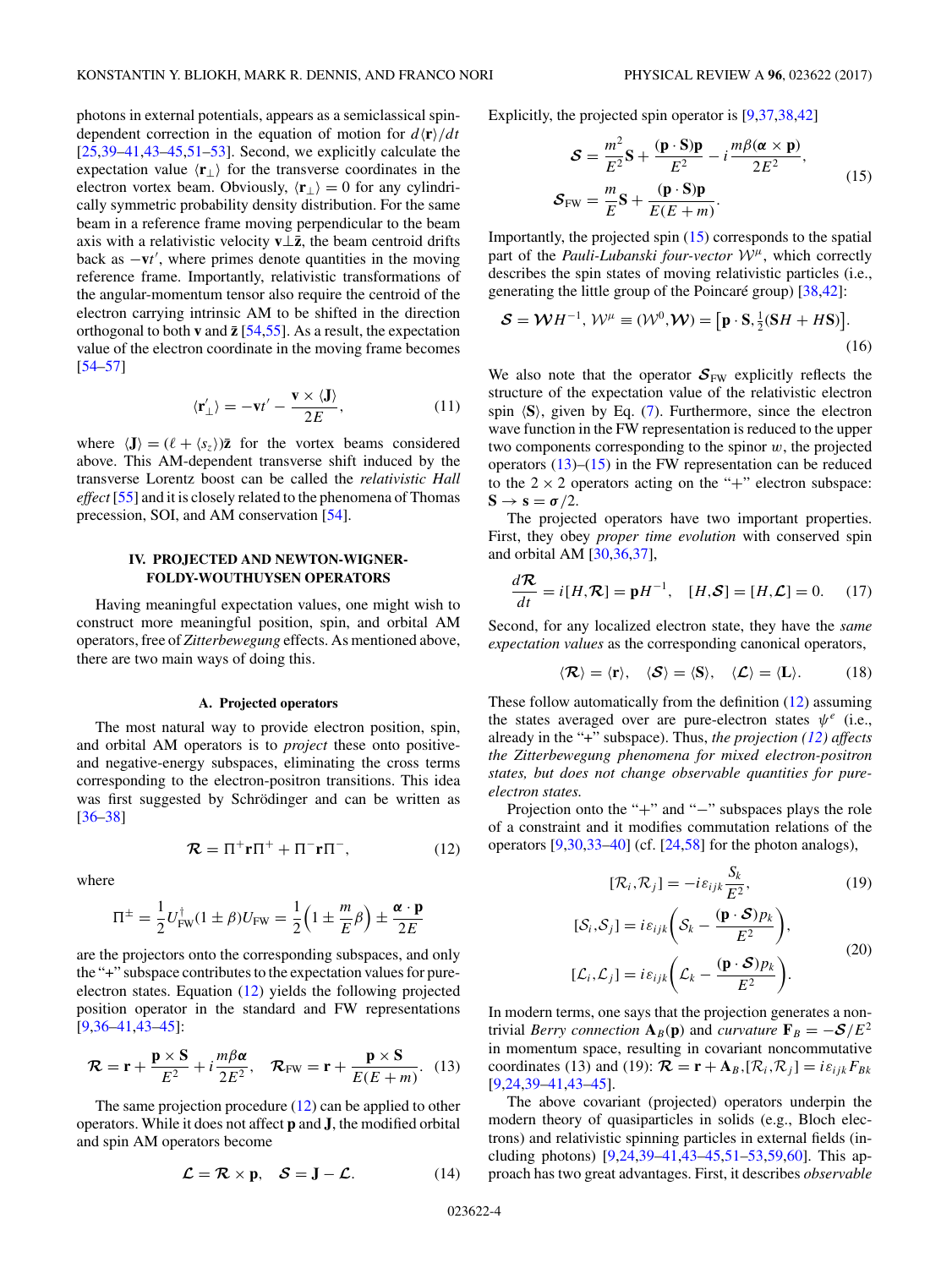<span id="page-4-0"></span>*Berry-phase and SOI phenomena*, from SOI Hamiltonians to Hall effects and topological states of matter. Second, the above approach *can be equally applied to massive and massless particles*, i.e., it is not singular in the  $m \to 0$  limit. In particular, for  $m = 0$ , Eqs. [\(13\)](#page-3-0)–[\(20\)](#page-3-0) become equivalent to the analogous equations for photons or classical light [\[24,36](#page-7-0)[,58–60\]](#page-8-0). The only difference is that in the photon case, there is no negativeenergy subspace, and the so-called *transversality constraint*  $(\mathbf{p} \cdot \mathbf{E} = \mathbf{p} \cdot \mathbf{H} = 0$ , where **E** and **H** are complex electric and magnetic field amplitudes) corresponds to the projection onto the transversal subspace (where Fourier components of the fields are orthogonal to the wave vectors). The drawback of this approach to the Dirac equation is that it allows one to deal with only purely electron (or positron) states, excluding the *Zitterbewegung* effects in mixed states. But in all cases where the type of particles is fixed and the interband transitions (e.g., via scattering on external potentials) are negligible, this formalism perfectly describes the observable dynamics.

The covariant (projected) operators, defined via the Berry connection and curvature, are now routinely used in a variety of wave systems. Moreover, in the relativistic-electron context, such operators were introduced long before the discovery of the Berry phase [\[61\]](#page-8-0). First of all, in 1948 Pryce published a comprehensive study [\[30\]](#page-7-0) of various possible position and AM operators for relativistic particles. There, his "case (c)" with the position operator "**q**" and the corresponding spin "**S**" exactly correspond to the projected operators *R* and *S* considered here. In terms of the classical many-particle analog of a quantum distributed wave function, Pryce introduced this position as follows: "*the coordinates of the mass-centre in a particular frame of reference is defined as the mean of the co-ordinates of the several particles weighted with their dynamical masses (energies)*". One might think that this corresponds to the *center of energy* of the electron state. However, this is not the case. Pryce calculated his operator using the center-of-energy operator  $\mathbf{N} = \frac{1}{2}(\mathbf{r}H + H\mathbf{r})$  as  $\mathbf{q} =$ <br> $\frac{1}{2}(\mathbf{r}H - 1\mathbf{N} + \mathbf{N}H^{-1})$ . In fact,  $\mathbf{q} = \mathbf{Z}$ , and its expectation value  $\frac{1}{2}(H^{-1}\mathbf{N} + \mathbf{N}H^{-1})$ . In fact,  $\mathbf{q} = \mathcal{R}$ , and its expectation value for a single-electron state corresponds to the *center of the probability density* (center of charge), while the center of energy is defined as  $\mathbf{r}_E = \langle \mathbf{N} \rangle / \langle H \rangle \neq \langle \mathbf{q} \rangle$ . The difference is important, e.g., for the "relativistic Hall effect" [\(11\)](#page-3-0), where the center of energy  $r_E$  undergoes the transverse shift twice as large as the center of the probability density [\[54,55,57\]](#page-8-0). Second, the projected position operator  $\mathcal R$  and the spin-Hall effect corresponding to it appeared in 1959 in the work of Adams and Blount [\[33\]](#page-7-0) (up to some arithmetic inaccuracies therein). There, the Dirac-equation calculations are given in Appendix A as an example of application of the generic formalism describing electrons in solids. This approach anticipated the modern Berry-phase formalism [\[39–41,43–](#page-7-0)[45\]](#page-8-0). Third, a detailed analysis of the projected position operators for electrons and photons was provided in the papers [\[34,35\]](#page-7-0) by Fleming in 1965, in the book [\[36\]](#page-7-0) by Bacry in 1988, and also in a comprehensive monograph [\[37\]](#page-7-0) by Thaller in 1992. The connection of the projected spin operator with the Pauli-Lubanski vector was revealed by Czachor in 1997 [\[38\]](#page-7-0). Finally, accurate Berry-phase descriptions with analyses of observable SOI effects in free space and in external fields was given by Berard and Mohrbach (2006) [\[39\]](#page-7-0), Bliokh (2005) [\[40\]](#page-7-0), Chang and Niu (2008) [\[41\]](#page-7-0), and Bliokh *et al.* (2011) [\[9\]](#page-7-0).

The main equations and properties of the projected electron operators are summarized in Table [I.](#page-5-0)

#### **B. Newton-Wigner-Foldy-Wouthuysen operators**

An alternative way to construct relativistic-electron operators with proper time evolution is to use the *inverse FW transformation* instead of the projection [\(12\)](#page-3-0) [\[32\]](#page-7-0),

$$
\tilde{\mathbf{r}} = U_{\text{FW}}^{\dagger} \mathbf{r} U_{\text{FW}},\tag{21}
$$

$$
\tilde{\mathbf{L}} = U_{\text{FW}}^{\dagger} \mathbf{L} U_{\text{FW}} = \tilde{\mathbf{r}} \times \mathbf{p}, \tilde{\mathbf{S}} = U_{\text{FW}}^{\dagger} \mathbf{S} U_{\text{FW}} = \mathbf{J} - \tilde{\mathbf{L}}.
$$

Obviously, in the FW representation, these operators acquire the canonical forms

$$
\tilde{\mathbf{r}}_{FW} = \mathbf{r}, \quad \tilde{\mathbf{L}}_{FW} = \mathbf{L} = \mathbf{r} \times \mathbf{p}, \quad \tilde{\mathbf{S}}_{FW} = \mathbf{S}.
$$
 (22)

From here, using  $H_{\text{FW}} = \beta E$ , one can readily see that these operators obey the proper time evolution similar to Eqs. [\(17\)](#page-3-0),

$$
\frac{d\tilde{\mathbf{r}}}{dt} = i[H, \tilde{\mathbf{r}}] = \mathbf{p}H^{-1}, \quad [H, \tilde{\mathbf{S}}] = [H, \tilde{\mathbf{L}}] = 0. \tag{23}
$$

One can also see that these operators obey canonical commutation relations [cf. Eqs.  $(19)$  and  $(20)$ ],

$$
[\tilde{r}_i, \tilde{r}_j] = 0, \quad [\tilde{S}_i, \tilde{S}_j] = i\,\varepsilon_{ijk}\,\tilde{S}_k, \quad [\tilde{L}_i, \tilde{L}_j] = i\,\varepsilon_{ijk}\,\tilde{L}_k. \quad (24)
$$

In the standard representation, the position and spin operators (21) read

$$
\tilde{\mathbf{r}} = \mathbf{r} + \frac{\mathbf{p} \times \mathbf{S}}{E(E+m)} + i \frac{\beta \alpha}{2E} - i \frac{\beta (\alpha \cdot \mathbf{p}) \mathbf{p}}{2E^2(E+m)},
$$
\n
$$
\tilde{\mathbf{S}} = \frac{m}{E} \mathbf{S} + \frac{(\mathbf{p} \cdot \mathbf{S}) \mathbf{p}}{E(E+m)} - i \frac{\beta (\alpha \times \mathbf{p})}{2E}.
$$
\n(25)

The operator  $\tilde{r}$  is well known as the Newton-Wigner position operator [\[31,32,34–37\]](#page-7-0), while the general approach (21)–(25) was described by Foldy and Wouthuysen [\[32\]](#page-7-0). Therefore, we refer to the operators (21)–(25) as the *Newton-Wigner-Foldy-Wouthuysen (NWFW)* operators. Despite the proper time evolution  $(23)$ , these operators have a serious drawback, namely, their *expectation values differ from the canonical ones* [cf. Eqs. [\(18\)](#page-3-0)]:

$$
\langle \tilde{\mathbf{r}} \rangle \neq \langle \mathbf{r} \rangle, \quad \langle \tilde{\mathbf{S}} \rangle \neq \langle \mathbf{S} \rangle, \quad \langle \tilde{\mathbf{L}} \rangle \neq \langle \mathbf{L} \rangle. \tag{26}
$$

For example, using the FW representation  $\tilde{S}_{FW} = S$ , we easily see that the expectation value of the NWFW spin for a plane electron wave [\(2\)](#page-1-0) yields

$$
\langle \tilde{\mathbf{S}} \rangle = \langle \mathbf{s} \rangle. \tag{27}
$$

Evidently, this is the *nonrelativistic spin in the electron rest frame* instead of the relativistic momentum-dependent spin [\(7\)](#page-2-0). Similarly, the spin-to-orbital AM conversion [\(10\)](#page-2-0) in nonparaxial electron vortex beams is missing for the NWFW operators,

$$
\langle \tilde{S}_z \rangle = \langle s_z \rangle, \quad \langle \tilde{L}_z \rangle = \ell. \tag{28}
$$

Thus, *relativistic transformations of the dynamical properties of the electron and the SOI phenomena are missing for these operators*. This contradicts numerous observable SOI effects (spin-dependent orbital characteristics), known for both electron [\[9,39–41,43](#page-7-0)[–46,62\]](#page-8-0) and optical (photon) [\[24,25](#page-7-0)[,47–](#page-8-0) [53\]](#page-8-0) fields.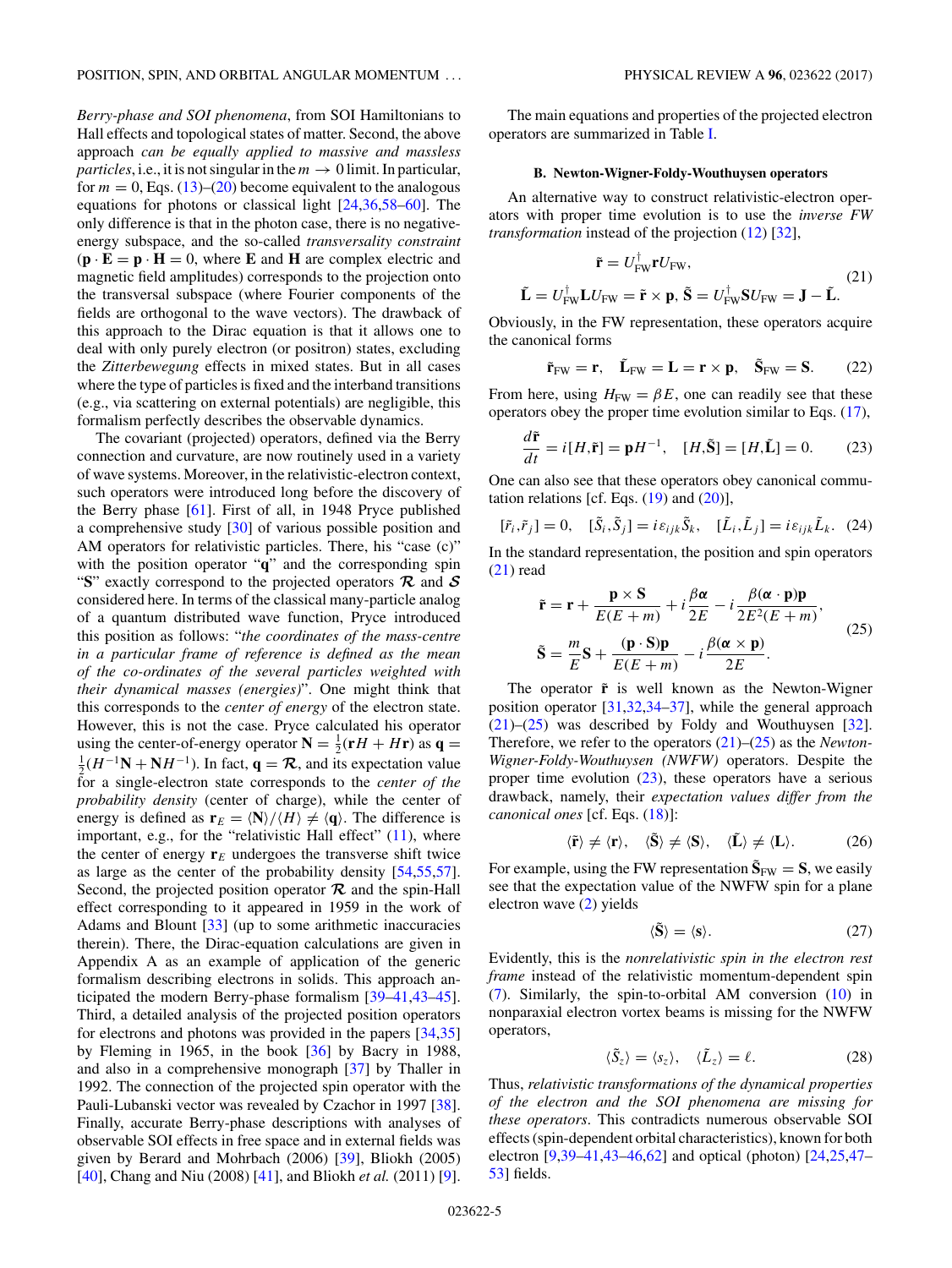|                                | <b>Projected operators</b>                                                                                                                                                                                                                                                      | <b>NWFW</b> operators                                                                                                                                                                                                                                                                                                                                                      |
|--------------------------------|---------------------------------------------------------------------------------------------------------------------------------------------------------------------------------------------------------------------------------------------------------------------------------|----------------------------------------------------------------------------------------------------------------------------------------------------------------------------------------------------------------------------------------------------------------------------------------------------------------------------------------------------------------------------|
| <b>Standard representation</b> | $\mathcal{R} = \mathbf{r} + \frac{\mathbf{p} \times \mathbf{S}}{F^2} + i \frac{m \beta \alpha}{2 F^2}$<br>Pryce 1948 [30]: first Eq. (6.6);<br>Bacry 1988 [36]: Eq. (6.8), expressed via $\tilde{\mathbf{r}}, \tilde{\mathbf{S}}$ ;<br>Thaller 1992 [37]: Eq. (1.145).          | $\tilde{\mathbf{r}} = \mathbf{r} + \frac{\mathbf{p} \times \mathbf{S}}{E(E+m)} + i \frac{\beta \alpha}{2E} - i \frac{\beta(\alpha \cdot \mathbf{p})\mathbf{p}}{2E^2(E+m)}$<br>Pryce 1948 [30]: third Eq. $(6.6)$ ;<br>Newton, Wigner 1949 [31]: Eq. (2.2);<br>Foldy, Wouthuysen 1950 [32]: Eq. (23)<br>(with an arithmetic inaccuracy);<br>Thaller 1992 [37]: Eq. (1.158). |
|                                | $\mathcal{S} = \frac{m^2}{E^2} \mathbf{S} + \frac{(\mathbf{p} \cdot \mathbf{S})\mathbf{p}}{E^2} - i \frac{m\beta(\alpha \times \mathbf{p})}{2E^2}$<br>Pryce 1948 [30]: first Eq. $(6.7)$<br>Thaller 1992 [37]: Eq. (1.151);<br>Czachor 1997 [38]: Eq. (23).                     | $\tilde{\mathbf{S}} = \frac{m}{E} \mathbf{S} + \frac{(\mathbf{p} \cdot \mathbf{S}) \mathbf{p}}{E(E+m)} - i \frac{\beta(\alpha \times \mathbf{p})}{2E}$<br>Pryce 1948 [30]: third Eq. (6.7);<br>Foldy, Wouthuysen 1950 [32]: Table I<br>(global $1/2$ factor is missing);<br>Barnett 2017 [18]: Eq. $(1.11)$<br>$(1/2$ missing in the second term).                         |
| <b>FW</b> representation       | $\overline{\mathcal{R}_{FW}} = \mathbf{r} + \frac{\mathbf{p} \times \mathbf{S}}{E(E+m)}$<br>Adams, Blount 1959 [33]: the first line of<br>Eq. (A1b) (the second term has incorrect sign);<br>Berard, Mohrbach 2006 [39]: Eq. (10);<br>Bliokh 2005 [40]: Eqs. $(8)$ and $(10)$ . | $\tilde{\mathbf{r}}_{\text{FW}} = \mathbf{r}$<br>Pryce 1948 [30]: third Eq. (6.9);<br>Foldy, Wouthuysen 1950 [32]: Table I;<br>Thaller 1992 [37]: Eq. (1.168).                                                                                                                                                                                                             |
|                                | $\mathcal{S}_{FW} = \frac{m}{F}S + \frac{(\mathbf{p} \cdot S)\mathbf{p}}{F(F+m)};$<br>Bliokh, Dennis, Nori 2011 [9]: Eq. (15).                                                                                                                                                  | $\tilde{\mathbf{S}}_{\text{FW}} = \mathbf{S}$<br>Pryce 1948 [30]: third Eq. (6.9);<br>Foldy, Wouthuysen 1950 [32]: Table I<br>(global $1/2$ factor is missing);<br>Barnett 2017 [18].                                                                                                                                                                                      |
| <b>Properties</b>              | Proper time evolution;<br>Canonical expectation values;<br>Noncanonical commutators;<br>Smooth massless limit;<br>Naturally describe SOI and Berry-phase phenomena;<br>Spin is the spatial part of the relativistic                                                             | Proper time evolution;<br>Noncanonical expectation values;<br>Canonical commutators;<br>Singular massless limit;<br>Lack SOI and Berry-phase phenomena;<br>Spin is the nonrelativistic rest-frame spin.                                                                                                                                                                    |

<span id="page-5-0"></span>TABLE I. Explicit expressions for the "projected" and NWFW operators in the standard and FW representations. Key works deriving and analyzing these expressions are listed. In all cases, the orbital AM operator is given by the vector product of the corresponding positions operator and momentum **p**. The last row lists the main physical features of the two sets of operators.

Note that the most standard textbook example of the SOI energy responsible for the fine structure of atomic levels is naturally derived from the projected coordinate operator *R* using the nonrelativistic limit ( $p \ll m$ ) in the FW representation, where the electron wave function is two-component [\[35,36,](#page-7-0)[62\]](#page-8-0). Considering a spherically symmetric potential  $V(r)$ , we obtain, in the FW representation,

$$
\mathcal{R}_{FW}^2 \simeq \mathbf{r}^2 + \frac{\mathbf{r} \cdot (\mathbf{p} \times \mathbf{S})}{m^2} = \mathbf{r}^2 + \frac{\mathbf{L} \cdot \mathbf{S}}{m^2},
$$
  

$$
V(|\mathcal{R}_{FW}|) \simeq V(r) + \frac{dV(r)}{dr} \frac{\mathbf{L} \cdot \mathbf{S}}{2m^2r}.
$$
 (29)

Pauli-Lubanski vector.

Here the correction term (with the trivial reduction  $S \rightarrow s$ ) is the well-known SOI energy [\[46\]](#page-8-0). Equation (29) shows that the NWFW position operator  $\tilde{\mathbf{r}}_{\text{FW}} = \mathbf{r}$  corresponds to the *canonical* coordinates in the Pauli Hamiltonian with a separate SOI term (absent in the full Dirac equation), while the projected position  $\mathcal{R}_{FW}$  describes the *covariant* coordinates, and the SOI is *intrinsically* present in the potential-energy term  $V(r)$ . Importantly, it is the covariant (i.e., projected) coordinates that correspond to the actual centroid of a localized electron state. Moreover, the covariant coordinates determine the equations of motion of the electron in smooth external potentials, while canonical coordinates can produce erroneous results, as shown in [\[39,](#page-7-0)[63,64\]](#page-8-0).

Another important drawback of the NWFW operators is that they *cannot be extended to the case of massless particles* (e.g., Weyl particles or photons) [\[31,32,35,36\]](#page-7-0). Therefore, this approach is *singular* in the  $m \to 0$  limit. This is explained by the fact that such operators are associated with the rest-frame properties of the electron, while there is no rest frame for massless particles. This feature makes the NWFW approach not suitable for condensed-matter systems. There, effective masses (gaps in the spectra) can vary, passing via zeros (Dirac or Weyl points), depending on tunable parameters of the system. Therefore, the description of solid-state electrons requires a formalism depending smoothly on *m*. Moreover, solid-state electrons exhibit numerous observable SOI effects, which underlie the field of spintronics.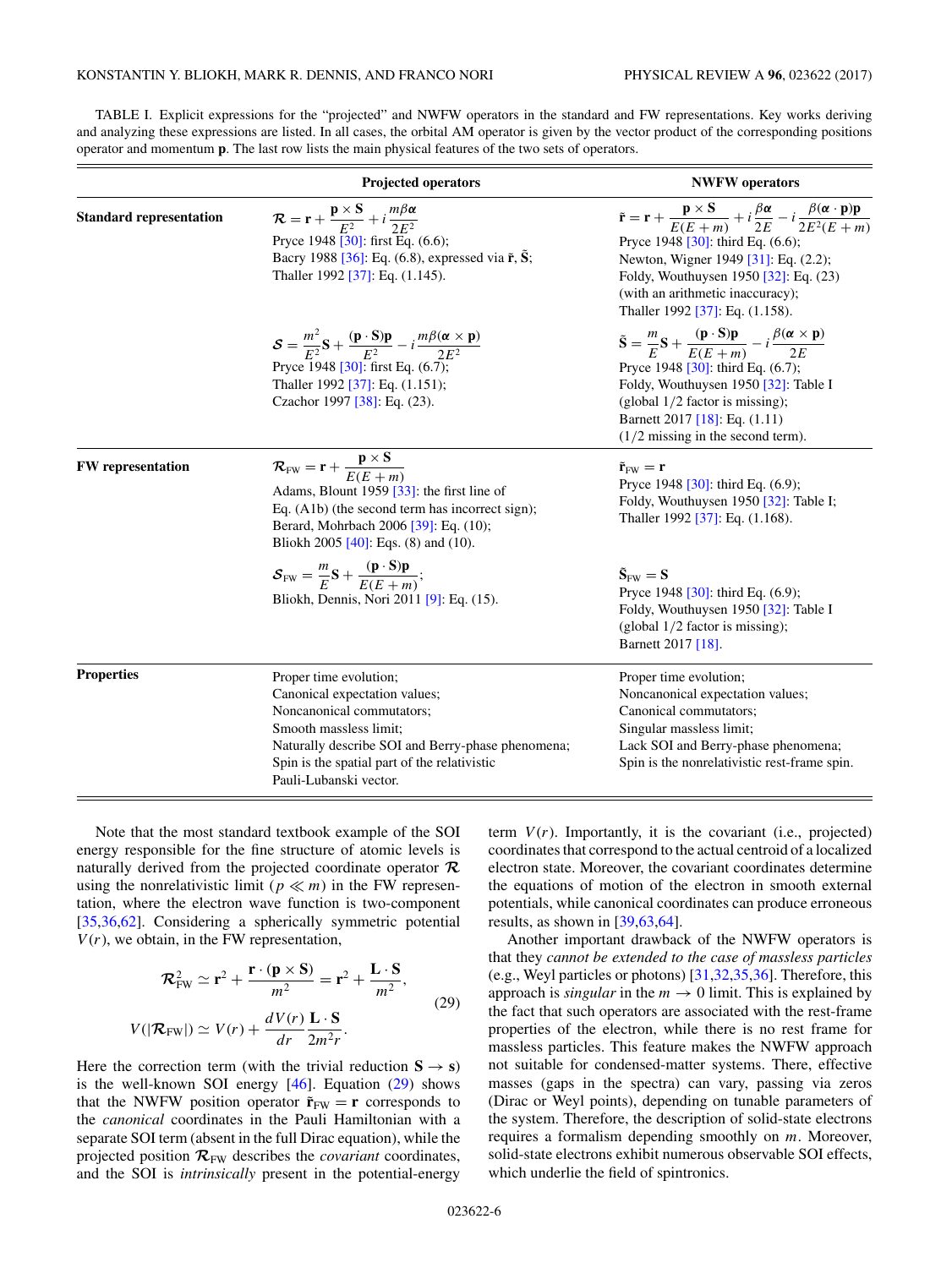Historically, the NWFW operators first appeared in 1948 in the same work [\[30\]](#page-7-0) by Pryce. They correspond to the "case (e)" and position "**q**˜ " and spin "**S**˜." Pryce derived these operators to "improve" the noncanonical commutation relations [\(19\)](#page-3-0) and [\(20\)](#page-3-0). He also explicitly mentioned the close relation of the position operator  $\tilde{\mathbf{q}} = \tilde{\mathbf{r}}$  to the rest frame and impossibility to use it for photons. One year later, Newton and Wigner suggested the operator  $\tilde{\mathbf{r}}$  again [\[31\]](#page-7-0) using arguments related to the localizability of massive quantum particles. Finally, the whole approach, including spin and orbital AM  $\tilde{S}$  and  $\tilde{L}$ , was described in 1950 by Foldy and Wouthuysen [\[32\]](#page-7-0) (up to an arithmetic inaccuracy in  $\tilde{\mathbf{r}}$ ). This approach was criticized by Bacry [\[36\]](#page-7-0) in favor of the projected-operators formalism. Finally, very recently, Barnett revisited this formalism in [\[18\]](#page-7-0), suggesting the same spin and orbital AM  $\tilde{S}$  and  $\tilde{L}$  [up to a missing factor of  $1/2$  in the  $\beta(\alpha \times \mathbf{p})$  terms], which are free of the SOI.

The main equations and properties of the NWFW electron operators are summarized in Table [I.](#page-5-0)

#### **V. DISCUSSION**

In conclusion, we have reviewed and compared two approaches to the description of the position, spin, and angular momentum (AM) of a relativistic electron. The first one is based on the projection of canonical Dirac operators onto the positive-energy (electron) subspace, whereas the second one assumes a canonical form of operators in the Foldy-Wouthuysen (FW) representation. We have shown that the "projected" formalism results in the same observable phenomena and expectation values as the canonical Dirac approach, while elucidating the spin-orbit interaction (SOI) effects via the Berry-phase formalism. In turn, the second formalism produces the Newton-Wigner-Foldy-Wouthuysen (NWFW) operators with essentially different physical properties. Most importantly, because of the close relation of the NWFW operators to the rest-frame properties of the electron, this approach lacks SOI phenomena (in the full Dirac treatment) and has a singular zero-mass limit.

The following qualitative arguments could shed some light on the peculiarities of the NWFW operators. First, the FW transformation [\(3\)](#page-1-0) is defined in the momentum representation, and it transforms the electron plane-wave bispinor [\(2\)](#page-1-0) to the spinor  $W_{\text{FW}} = (w, 0)^T$ . Consider now the *Lorentz boost* of an electron plane wave to the rest frame. It is given by the nonunitary Hermitian operator  $\Lambda = \frac{E + m - \alpha \cdot \mathbf{p}}{\sqrt{2E(E+m)}}$ , resembling  $U_{\text{FW}}$  and transforming the bispinor [\(2\)](#page-1-0) to  $W' = \Lambda W = \sqrt{m/E(w,0)^T}$ . Thus, one can regard the FW transformation as a "unitary counterpart of the Lorentz boost to the rest frame." This explains why the NWFW operators, chosen as "canonical in the FW representation" describe some rest-frame properties of the electron, such as the rest-frame spin  $(27)$ .

Second, we consider the transition from the Dirac equation to the nonrelativistic Schrödinger equation with Pauli Hamiltonian (including the SOI term) and two-component wave function *ϕ*Pauli. Writing the Dirac bispinor wave function as  $\psi = (\varphi, \chi)^T$ , the Pauli wave function is given by [\[46\]](#page-8-0)  $\varphi_{\text{Pauli}} \simeq$  $(1 + \frac{p^2}{8m^2})\varphi$ , where we used  $p \ll m$  and omitted the phase

factor exp(*imt*). In the same approximation, using  $\chi \simeq \frac{\sigma \cdot \mathbf{p}}{2m} \varphi$ and  $U_{\text{FW}} \simeq 1 + \frac{\beta \alpha \cdot \mathbf{p}}{2m} - \frac{p^2}{8m^2}$ , the FW wave function  $\psi_{\text{FW}} =$  $(\varphi_{FW}, 0)$  reduces to the *same Pauli spinor*:  $\varphi_{FW} \simeq \varphi_{Pauli}$ . Thus, one can say that the nonrelativistic two-component Pauli wave function corresponds to the relativistic *FW wave function*. Therefore, the NWFW position operator  $\tilde{\mathbf{r}}$ , having canonical form in the FW representation, appears as the *canonical* coordinates **r** in the Pauli Hamiltonian, and an additional SOI term arises there. However, one should remember that the FW transformation is *nonlocal* in real space, and this nonlocality is hidden in the Pauli Hamiltonian and wave function. Using the canonical Dirac position and projecting it onto the electron subspace results in the position operator  $\mathcal{R}_{FW}$ (with the trivial reduction  $S \rightarrow s$ ) in the Pauli formalism. This operator corresponds to *covariant* coordinates, which describe the electron centroid and determine the covariant equations of motion [\[33,39–41,43–](#page-7-0)[45,62–64\]](#page-8-0). Moreover, this position operator reveals the intrinsic nonlocality of the Pauli formalism via anomalous commutation relations [\(19\)](#page-3-0) and unveils the geometric Berry-phase origin of the SOI term [\(29\)](#page-5-0) in the Pauli Hamiltonian [\[39–41,43–](#page-7-0)[45,62\]](#page-8-0). In terms of covariant operators, the SOI does not require additional terms in the Hamiltonian, but appears as an inherent electron feature, as in the full Dirac equation.

In this work, we mostly considered properties of the Dirac electron in *free space*, i.e., without external potentials. In the presence of potentials, the problem is complicated considerably. Indeed, in this case, the notion of a pure *electron* does not make sense, and the combined *electron-positron* description becomes necessary. Therefore, rigorously speaking, the projected operators are applicable in external potentials only in the adiabatic (semiclassical) approximation, when the electron-positron transitions are negligible. Nonetheless, even in scattering problems with electron-positron transitions, the incoming and outgoing states of relativistic electrons and positrons can be described using projected operators (e.g., the Pauli-Lubanski spin vector). A detailed comparison of various spin definitions in the presence of external potentials was recently provided in [\[42\]](#page-7-0).

We finally note that, rigorously speaking, the domains of applicability of the operators under discussion imply square-integrable electron wave functions localized in three spatial dimensions. In this manner, all of the explicit examples mentioned in [\[9,17,18\]](#page-7-0) and in the present work should be considered as simplified illustrations, while a more accurate wave-packet treatment may reveal additional fine features.

## **ACKNOWLEDGMENTS**

We acknowledge helpful discussions with Michael Berry, Iwo Bialynicki-Birula, Michael Stone, and Heiko Bauke. This work was supported by the RIKEN iTHES Project, MURI Center for Dynamic Magneto-Optics via the AFOSR Award No. FA9550-14-1-0040, the Japan Society for the Promotion of Science (KAKENHI), the IMPACT program of JST, CREST Grant No. JPMJCR1676, the John Templeton Foundation, the RIKEN-AIST "Challenge Research" program, and the Australian Research Council.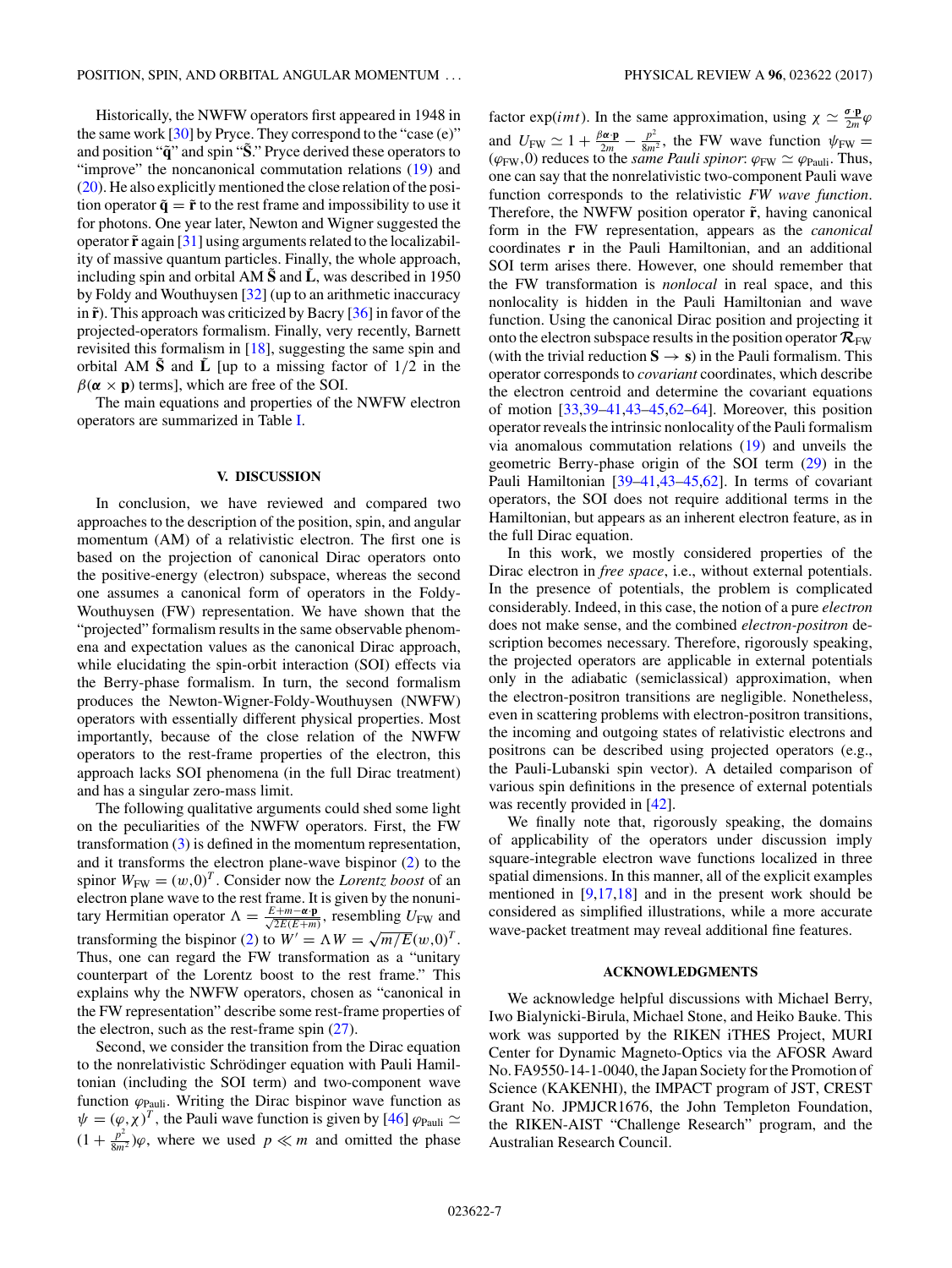- <span id="page-7-0"></span>[1] L. Allen, S. M. Barnett, and M. J. Padgett, *Optical Angular Momentum* (IoP, Bristol, 2003).
- [2] D. L. Andrews and M. Babiker, *The Angular Momentum of Light* (Cambridge University Press, Cambridge, 2013).
- [3] K. Y. Bliokh, Y. P. Bliokh, S. Savel'ev, and F. Nori, Semiclassical Dynamics of Electron Wave Packet States with Phase Vortices, [Phys. Rev. Lett.](https://doi.org/10.1103/PhysRevLett.99.190404) **[99](https://doi.org/10.1103/PhysRevLett.99.190404)**, [190404](https://doi.org/10.1103/PhysRevLett.99.190404) [\(2007\)](https://doi.org/10.1103/PhysRevLett.99.190404).
- [4] M. Uchida and A. Tonomura, Generation of electron beams carrying orbital angular momentum, [Nature \(London\)](https://doi.org/10.1038/nature08904) **[464](https://doi.org/10.1038/nature08904)**, [737](https://doi.org/10.1038/nature08904) [\(2010\)](https://doi.org/10.1038/nature08904).
- [5] J. Verbeeck, H. Tian, and P. Schattschneider, Production and application of electron vortex beams, [Nature \(London\)](https://doi.org/10.1038/nature09366) **[467](https://doi.org/10.1038/nature09366)**, [301](https://doi.org/10.1038/nature09366) [\(2010\)](https://doi.org/10.1038/nature09366).
- [6] B. J. McMorran, A. Agrawal, I. M. Anderson, A. A. Herzing, H. J. Lezec, J. J. McClelland, and J. Unguris, Electron vortex beams with high quanta of orbital angular momentum, [Science](https://doi.org/10.1126/science.1198804) **[331](https://doi.org/10.1126/science.1198804)**, [192](https://doi.org/10.1126/science.1198804) [\(2011\)](https://doi.org/10.1126/science.1198804).
- [7] J. Harris, V. Grillo, E. Mafakheri, G. C. Gazzadi, S. Frabboni, [R. W. Boyd, and E. Karimi, Structured quantum waves,](https://doi.org/10.1038/nphys3404) Nat. Phys. **[11](https://doi.org/10.1038/nphys3404)**, [629](https://doi.org/10.1038/nphys3404) [\(2015\)](https://doi.org/10.1038/nphys3404).
- [8] K. Y. Bliokh, I. P. Ivanov, G. Guzzinati, L. Clark, R. Van Boxem, A. Béché, R. Juchtmans, M. A. Alonso, P. Schattschneider, F. Nori, and J. Verbeeck, Theory and applications of free-electron vortex states, [Phys. Rep.](https://doi.org/10.1016/j.physrep.2017.05.006) **[690](https://doi.org/10.1016/j.physrep.2017.05.006)**, [1](https://doi.org/10.1016/j.physrep.2017.05.006) [\(2017\)](https://doi.org/10.1016/j.physrep.2017.05.006).
- [9] K. Y. Bliokh, M. R. Dennis, and F. Nori, Relativistic Electron Vortex Beams: Angular Momentum and Spin-Orbit Interaction, [Phys. Rev. Lett.](https://doi.org/10.1103/PhysRevLett.107.174802) **[107](https://doi.org/10.1103/PhysRevLett.107.174802)**, [174802](https://doi.org/10.1103/PhysRevLett.107.174802) [\(2011\)](https://doi.org/10.1103/PhysRevLett.107.174802).
- [10] D. V. Karlovets, Electron with orbital angular momentum in a strong laser wave, [Phys. Rev. A](https://doi.org/10.1103/PhysRevA.86.062102) **[86](https://doi.org/10.1103/PhysRevA.86.062102)**, [062102](https://doi.org/10.1103/PhysRevA.86.062102) [\(2012\)](https://doi.org/10.1103/PhysRevA.86.062102).
- [11] A. G. Hayrapetyan, O. Matula, A. Aiello, A. Surzhykov, and S. Fritzsche, Interaction of Relativistic Electron-Vortex Beams with Few-Cycle Laser Pulses, [Phys. Rev. Lett.](https://doi.org/10.1103/PhysRevLett.112.134801) **[112](https://doi.org/10.1103/PhysRevLett.112.134801)**, [134801](https://doi.org/10.1103/PhysRevLett.112.134801) [\(2014\)](https://doi.org/10.1103/PhysRevLett.112.134801).
- [12] V. Serbo, I. P. Ivanov, S. Fritzsche, D. Seipt, and A. Surzhykov, [Scattering of twisted relativistic electrons by atoms,](https://doi.org/10.1103/PhysRevA.92.012705) Phys. Rev. A **[92](https://doi.org/10.1103/PhysRevA.92.012705)**, [012705](https://doi.org/10.1103/PhysRevA.92.012705) [\(2015\)](https://doi.org/10.1103/PhysRevA.92.012705).
- [13] I. P. Ivanov, D. Seipt, A. Surzhykov, and S. Fritzsche, Elastic scattering of vortex electrons provides direct access to the Coulomb phase, [Phys. Rev. D](https://doi.org/10.1103/PhysRevD.94.076001) **[94](https://doi.org/10.1103/PhysRevD.94.076001)**, [076001](https://doi.org/10.1103/PhysRevD.94.076001) [\(2016\)](https://doi.org/10.1103/PhysRevD.94.076001).
- [14] I. Kaminer, M. Mutzafi, A. Levy, G. Harari, H. H. Sheinfux, S. Skirlo, J. Nemirovsky, J. D. Joannopoulos, M. Segev, and M. Soljačić, Quantum Čerenkov Radiation: Spectral Cutoffs and the Role of Spin and Orbital Angular Momentum, [Phys. Rev. X](https://doi.org/10.1103/PhysRevX.6.011006) **[6](https://doi.org/10.1103/PhysRevX.6.011006)**, [011006](https://doi.org/10.1103/PhysRevX.6.011006) [\(2016\)](https://doi.org/10.1103/PhysRevX.6.011006).
- [15] I. P. Ivanov, V. G. Serbo, and V. A. Zaytsev, Quantum calculation [of the Vavilov-Cherenkov radiation by twisted electrons,](https://doi.org/10.1103/PhysRevA.93.053825) Phys. Rev. A **[93](https://doi.org/10.1103/PhysRevA.93.053825)**, [053825](https://doi.org/10.1103/PhysRevA.93.053825) [\(2016\)](https://doi.org/10.1103/PhysRevA.93.053825).
- [16] R. V. Boxem, J. Verbeeck, and B. Partoens, Spin effects in electron vortex states, [Europhys. Lett.](https://doi.org/10.1209/0295-5075/102/40010) **[102](https://doi.org/10.1209/0295-5075/102/40010)**, [40010](https://doi.org/10.1209/0295-5075/102/40010) [\(2013\)](https://doi.org/10.1209/0295-5075/102/40010).
- [17] I. Bialynicki-Birula and Z. Bialynicka-Birula, Relativistic Elec[tron wave Packets Carrying Angular Momentum,](https://doi.org/10.1103/PhysRevLett.118.114801) Phys. Rev. Lett. **[118](https://doi.org/10.1103/PhysRevLett.118.114801)**, [114801](https://doi.org/10.1103/PhysRevLett.118.114801) [\(2017\)](https://doi.org/10.1103/PhysRevLett.118.114801).
- [18] S. M. Barnett, Relativistic Electron Vortices, [Phys. Rev. Lett.](https://doi.org/10.1103/PhysRevLett.118.114802) **[118](https://doi.org/10.1103/PhysRevLett.118.114802)**, [114802](https://doi.org/10.1103/PhysRevLett.118.114802) [\(2017\)](https://doi.org/10.1103/PhysRevLett.118.114802).
- [19] P. Schattschneider and J. Verbeeck, Theory of free electron vortices, [Ultramicroscopy](https://doi.org/10.1016/j.ultramic.2011.07.004) **[111](https://doi.org/10.1016/j.ultramic.2011.07.004)**, [1461](https://doi.org/10.1016/j.ultramic.2011.07.004) [\(2011\)](https://doi.org/10.1016/j.ultramic.2011.07.004).
- [20] M. R. Dennis, K. O'Holleran, and M. J. Padgett, Singular optics: Optical vortices and polarization singularities, [Prog. Opt.](https://doi.org/10.1016/S0079-6638(08)00205-9) **[53](https://doi.org/10.1016/S0079-6638(08)00205-9)**, [293](https://doi.org/10.1016/S0079-6638(08)00205-9) [\(2009\)](https://doi.org/10.1016/S0079-6638(08)00205-9).
- [21] K. Y. Bliokh and F. Nori, Transverse and longitudinal angular momenta of light, [Phys. Rep.](https://doi.org/10.1016/j.physrep.2015.06.003) **[592](https://doi.org/10.1016/j.physrep.2015.06.003)**, [1](https://doi.org/10.1016/j.physrep.2015.06.003) [\(2015\)](https://doi.org/10.1016/j.physrep.2015.06.003).
- [22] K. Y. Bliokh, A. Y. Bekshaev, and F. Nori, Extraordinary momentum and spin in evanescent waves, [Nat. Commun.](https://doi.org/10.1038/ncomms4300) **[5](https://doi.org/10.1038/ncomms4300)**, [3300](https://doi.org/10.1038/ncomms4300) [\(2014\)](https://doi.org/10.1038/ncomms4300).
- [23] M. Antognozzi *et al.*, Direct measurements of the extraordinary optical momentum and transverse spin-dependent force using a nano-cantilever, [Nat. Phys.](https://doi.org/10.1038/nphys3732) **[12](https://doi.org/10.1038/nphys3732)**, [731](https://doi.org/10.1038/nphys3732) [\(2016\)](https://doi.org/10.1038/nphys3732).
- [24] K. Y. Bliokh, M. A. Alonso, E. A. Ostrovskaya, and A. Aiello, Angular momenta and spin-orbit interaction of nonparaxial light in free space, [Phys. Rev. A](https://doi.org/10.1103/PhysRevA.82.063825) **[82](https://doi.org/10.1103/PhysRevA.82.063825)**, [063825](https://doi.org/10.1103/PhysRevA.82.063825) [\(2010\)](https://doi.org/10.1103/PhysRevA.82.063825).
- [25] K. Y. Bliokh, F. J. Rodríguez-Fortuño, F. Nori, and A. V. Zayats, Spin-orbit interactions of light, [Nat. Photon.](https://doi.org/10.1038/nphoton.2015.201) **[9](https://doi.org/10.1038/nphoton.2015.201)**, [796](https://doi.org/10.1038/nphoton.2015.201) [\(2015\)](https://doi.org/10.1038/nphoton.2015.201).
- [26] P. Ouyang, V. Mohta, and R. L. Jaffe, Dirac particles in twisted tubes, [Ann. Phys.](https://doi.org/10.1006/aphy.1999.5935) **[275](https://doi.org/10.1006/aphy.1999.5935)**, [297](https://doi.org/10.1006/aphy.1999.5935) [\(1999\)](https://doi.org/10.1006/aphy.1999.5935).
- [27] C. C. Leary, D. Reeb, and M. G. Raymer, Self-spin-controlled rotation of spatial states of a Dirac electron in a cylindrical potential via spin-orbit interaction, [New J. Phys.](https://doi.org/10.1088/1367-2630/10/10/103022) **[10](https://doi.org/10.1088/1367-2630/10/10/103022)**, [103022](https://doi.org/10.1088/1367-2630/10/10/103022) [\(2008\)](https://doi.org/10.1088/1367-2630/10/10/103022).
- [28] [K. Huang, On the zitterbewegung of the Dirac electron,](https://doi.org/10.1119/1.1933296) Am. J. Phys. **[20](https://doi.org/10.1119/1.1933296)**, [479](https://doi.org/10.1119/1.1933296) [\(1952\)](https://doi.org/10.1119/1.1933296).
- [29] A. O. Barut and A. J. Bracken, Magnetic-moment operator of the relativistic electron, [Phys. Rev. D](https://doi.org/10.1103/PhysRevD.24.3333) **[24](https://doi.org/10.1103/PhysRevD.24.3333)**, [3333](https://doi.org/10.1103/PhysRevD.24.3333) [\(1981\)](https://doi.org/10.1103/PhysRevD.24.3333).
- [30] M. H. L. Pryce, The mass-centre in the restricted theory of relativity and its connection with the quantum theory of elementary particles, [Proc. R. Soc. London A](https://doi.org/10.1098/rspa.1948.0103) **[195](https://doi.org/10.1098/rspa.1948.0103)**, [62](https://doi.org/10.1098/rspa.1948.0103) [\(1948\)](https://doi.org/10.1098/rspa.1948.0103).
- [31] T. D. Newton and E. P. Wigner, Localized states for elementary systems, [Rev. Mod. Phys.](https://doi.org/10.1103/RevModPhys.21.400) **[21](https://doi.org/10.1103/RevModPhys.21.400)**, [400](https://doi.org/10.1103/RevModPhys.21.400) [\(1949\)](https://doi.org/10.1103/RevModPhys.21.400).
- [32] L. L. Foldy and S. A. Wouthuysen, On the Dirac theory of spin 1*/*2 particles and its nonrelativistic limit, [Phys. Rev.](https://doi.org/10.1103/PhysRev.78.29) **[78](https://doi.org/10.1103/PhysRev.78.29)**, [29](https://doi.org/10.1103/PhysRev.78.29) [\(1950\)](https://doi.org/10.1103/PhysRev.78.29).
- [33] E. N. Adams and E. I. Blount, Energy bands in the presence of [an external force field–II. Anomalous velocities,](https://doi.org/10.1016/0022-3697(59)90004-6) J. Phys. Chem. Solids **[10](https://doi.org/10.1016/0022-3697(59)90004-6)**, [286](https://doi.org/10.1016/0022-3697(59)90004-6) [\(1959\)](https://doi.org/10.1016/0022-3697(59)90004-6).
- [34] G. N. Fleming, Covariant position operators, spin and locality, [Phys. Rev.](https://doi.org/10.1103/PhysRev.137.B188) **[137](https://doi.org/10.1103/PhysRev.137.B188)**, [B188](https://doi.org/10.1103/PhysRev.137.B188) [\(1965\)](https://doi.org/10.1103/PhysRev.137.B188).
- [35] [G. N. Fleming, Nonlocal properties of stable particles,](https://doi.org/10.1103/PhysRev.139.B963) *Phys.* Rev. **[139](https://doi.org/10.1103/PhysRev.139.B963)**, [B963](https://doi.org/10.1103/PhysRev.139.B963) [\(1965\)](https://doi.org/10.1103/PhysRev.139.B963).
- [36] H. Bacry, *Localizability and Space in Quantum Physics* (Springer, Berlin, 1988).
- [37] B. Thaller, *The Dirac Equation* (Springer, Berlin, 1992).
- [38] M. Czachor, Einstein-Podolsky-Rosen-Bohm experiment with relativistic massive particles, [Phys. Rev. A](https://doi.org/10.1103/PhysRevA.55.72) **[55](https://doi.org/10.1103/PhysRevA.55.72)**, [72](https://doi.org/10.1103/PhysRevA.55.72) [\(1997\)](https://doi.org/10.1103/PhysRevA.55.72).
- [39] A. Bérard and H. Mohrbach, Spin Hall effect and Berry phase of spinning particles, [Phys. Lett. A](https://doi.org/10.1016/j.physleta.2005.11.071) **[352](https://doi.org/10.1016/j.physleta.2005.11.071)**, [190](https://doi.org/10.1016/j.physleta.2005.11.071) [\(2006\)](https://doi.org/10.1016/j.physleta.2005.11.071).
- [40] K. Y. Bliokh, Topological spin transport of a relativistic electron, [Europhys. Lett.](https://doi.org/10.1209/epl/i2005-10205-1) **[72](https://doi.org/10.1209/epl/i2005-10205-1)**, [7](https://doi.org/10.1209/epl/i2005-10205-1) [\(2005\)](https://doi.org/10.1209/epl/i2005-10205-1).
- [41] M.-C. Chang and Q. Niu, Berry curvature, orbital moment and effective quantum theory of electrons in electromagnetic fields, [J. Phys.: Condens. Matter](https://doi.org/10.1088/0953-8984/20/19/193202) **[20](https://doi.org/10.1088/0953-8984/20/19/193202)**, [193202](https://doi.org/10.1088/0953-8984/20/19/193202) [\(2008\)](https://doi.org/10.1088/0953-8984/20/19/193202).
- [42] H. Bauke, S. Ahrens, C. H. Keitel, and R. Grobe, Relativistic [spin operators in various electromagnetic environments,](https://doi.org/10.1103/PhysRevA.89.052101) Phys. Rev. A **[89](https://doi.org/10.1103/PhysRevA.89.052101)**, [052101](https://doi.org/10.1103/PhysRevA.89.052101) [\(2014\)](https://doi.org/10.1103/PhysRevA.89.052101).
- [43] P. Gosselin, A. Bérard, and H. Mohrbach, Semiclassical dynamics of Dirac particles interacting with a static gravitational field, [Phys. Lett. A](https://doi.org/10.1016/j.physleta.2007.04.022) **[368](https://doi.org/10.1016/j.physleta.2007.04.022)**, [356](https://doi.org/10.1016/j.physleta.2007.04.022) [\(2007\)](https://doi.org/10.1016/j.physleta.2007.04.022).
- [44] P. Gosselin and H. Mohrbach, Diagonal representation for a generic matrix valued quantum Hamiltonian, [Eur. Phys. J. C](https://doi.org/10.1140/epjc/s10052-009-1155-3) **[64](https://doi.org/10.1140/epjc/s10052-009-1155-3)**, [495](https://doi.org/10.1140/epjc/s10052-009-1155-3) [\(2009\)](https://doi.org/10.1140/epjc/s10052-009-1155-3).